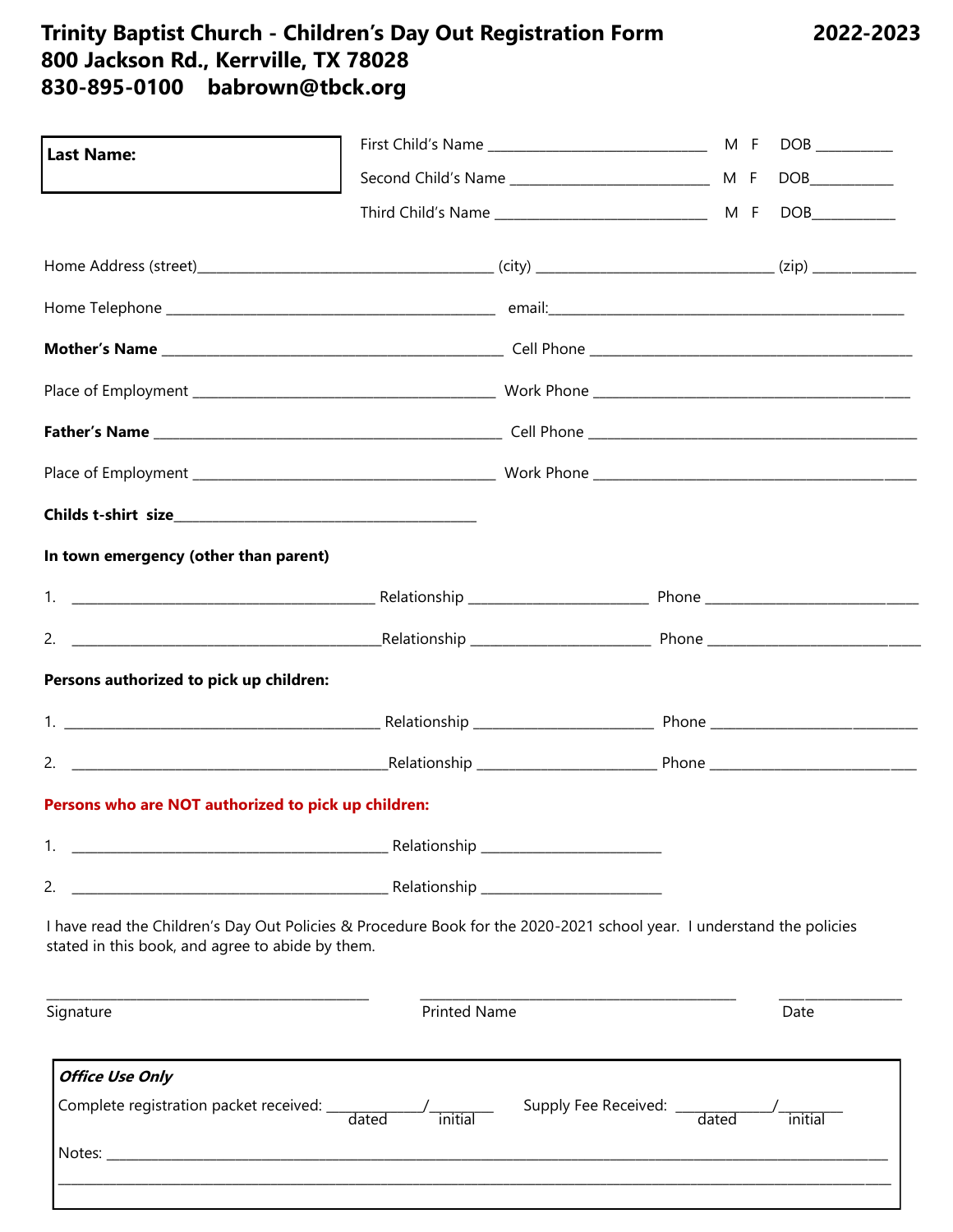# **Children's Day Out Health Form**

**2022-2023**

| 1st CHILD         | 2nd CHILD         | 3rd CHILD         |
|-------------------|-------------------|-------------------|
|                   | Name              | Name              |
| Date of Birth:    |                   |                   |
|                   |                   |                   |
| Special Concerns: | Special Concerns: | Special Concerns: |
| Other Info:       | Other Info:       | Other Info:       |
|                   |                   |                   |

# **SHOT RECORDS NEEDED**



Name

Our CDO records indicate that we do not have your child's shot records on file.

|  | My child has not had any recent shots. |  | Please pull his/her records from last year. |  |
|--|----------------------------------------|--|---------------------------------------------|--|
|  |                                        |  |                                             |  |

|  |  |  |  | I will provide a copy of my child's most recent shot record. |
|--|--|--|--|--------------------------------------------------------------|
|--|--|--|--|--------------------------------------------------------------|

We don't have a copy of your child's shot records attached to last year's registration card. Please provide a current copy of your child's shot records.

Parent's signature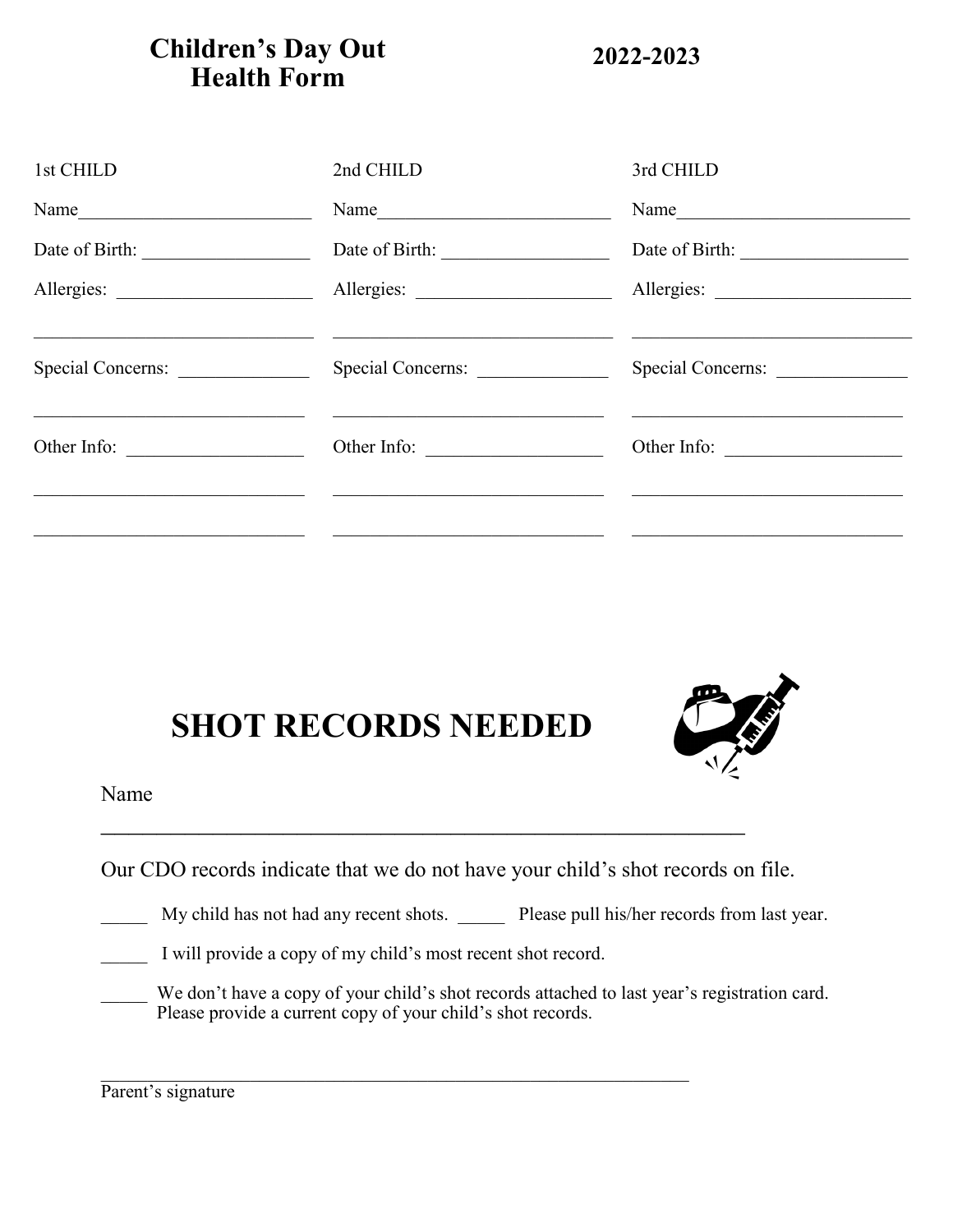# **CDO Parent Involvement**

Trinity Baptist Church CDO ministry will do all we can to teach your children to love Jesus and to love school. Your involvement as a parent is vital to your child's success in our school. Please, thoughtfully consider the following items and your willingness to participate in supporting your child's preschool education.

\*Check my child's backpack/folder DAILY for notes from teachers

- \*Keep up with when it is my turn to send peanut free snacks for the class
- \*Pack child-friendly, peanut free lunches
- \*Sign up to participate in various parties and holiday activities

\_\_\_\_\_\_\_\_\_\_\_\_\_\_\_\_\_\_\_\_\_\_\_\_\_\_\_\_\_\_\_\_\_\_\_\_\_\_\_\_\_\_\_\_\_\_\_\_\_\_\_\_\_\_\_\_\_\_\_\_\_\_\_\_\_\_\_\_\_\_\_\_\_

- \*Make sure to help my child complete any activities assigned by the teacher to be done at home.
- \*Observe guidelines listed in the policy book about sickness, appropriate clothing, and other standards that are in place for the well-being of all the children enrolled.

By signing this agreement you are indicating that you intend to support the TBC CDO team in their efforts to educate your child, and you are agreeing to participate in the activities that are intended to enrich your child's learning experience.

# **Behavior**

TBC CDO ministry uses age appropriate training and re-direction for children who need some behavior adjustments in the classroom. If a child does not respond to their teachers redirection or behavior curbing instruction, then a child may be brought to the CDO Coordinator or Minister of Children for some time away from the environment or classmates. If the child continues with behavior that is not helpful for his/herself or his/her classmates, then the parents may be brought in for a discussion or planning with the CDO team. Our hope is to have a positive learning environment so children can grow spiritually, emotionally and mentally as they grow.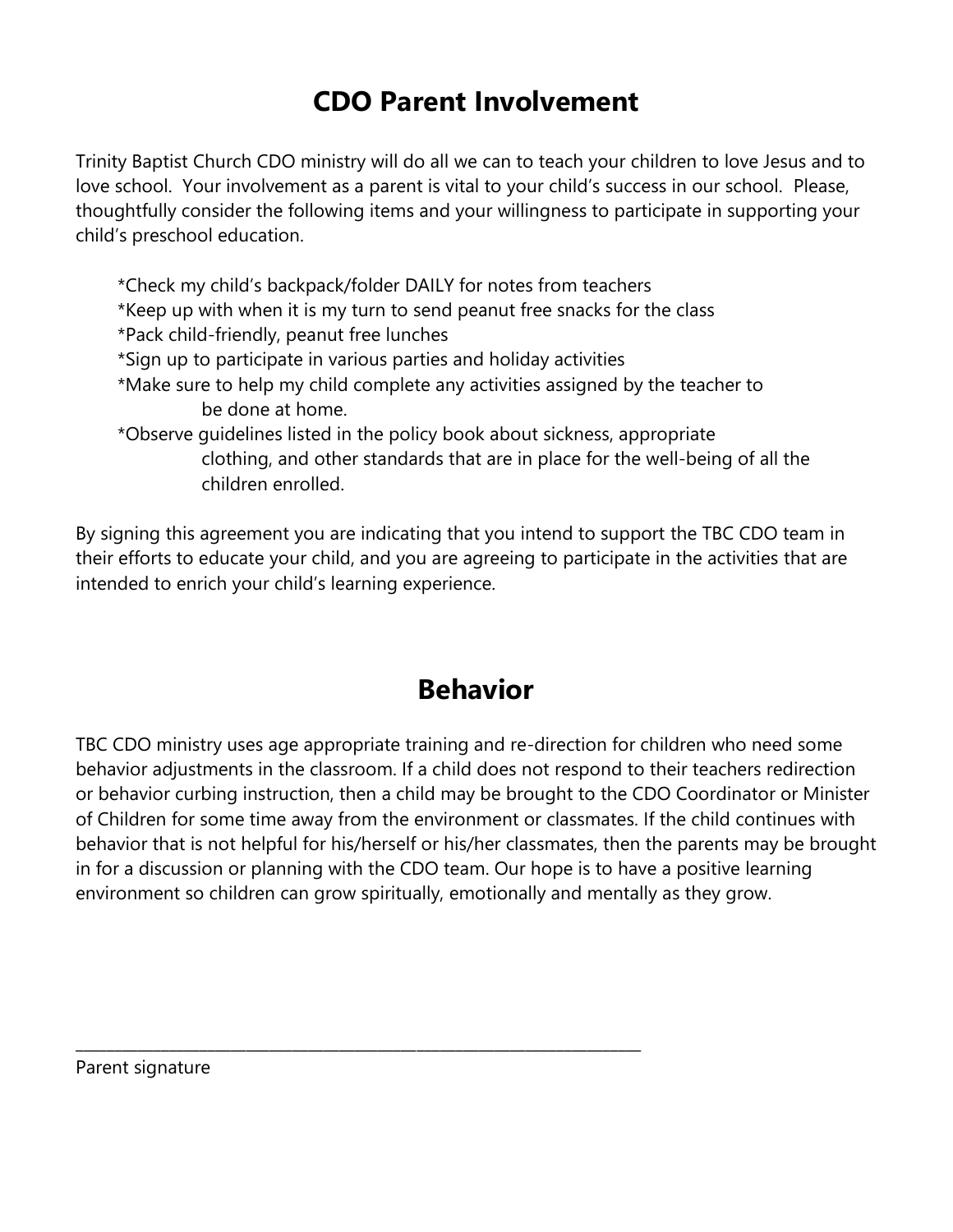## **Trinity Baptist Church Children's Day Out Program**

### **Release Form 2022-2023**

|             |  |  |  |  |  | hereby certify that I am the natural or legal guardian of the minor |  |  |
|-------------|--|--|--|--|--|---------------------------------------------------------------------|--|--|
| child(ren): |  |  |  |  |  |                                                                     |  |  |
|             |  |  |  |  |  |                                                                     |  |  |
|             |  |  |  |  |  |                                                                     |  |  |
|             |  |  |  |  |  |                                                                     |  |  |

I hereby authorize Trinity Baptist CDO and its agents to provide temporary care, custody, and authority over my child(ren) during the times in which I place my said child(ren) with Trinity Baptist CDO for preschool activities.

I further authorize Trinity Baptist CDO and its agents to obtain such emergency medical attention for my child(ren) during such a period of preschool activities as may appear reasonably necessary in my absence. I understand that said treatment may be carried out in the Trinity Baptist CDO building or may involve excursions out of the Trinity Baptist CDO building.

I hereby waive any right to damages which may arise from the acts of Trinity Baptist CDO or its agents, and in consideration of the services provided my child(ren) by Trinity Baptist CDO, I agree to indemnify and hold harmless Trinity Baptist CDO and its agents with respect to any loss of any kind suffered by Trinity Baptist CDO and its agents, or any liability incurred through loss suffered by third persons as the result of attendance of the child(ren) in the preschool activities of said Trinity Baptist CDO.

#### **Media Release**

**I hereby give my permission for Trinity Baptist CDO to use pictures which may be taken of my child(ren) for Television Broadcasts, newspaper, Trinity Baptist Church web site, TBC-CDO Facebook page, Church Productions and/or Display on classroom bulletin boards.**

 **PLEASE CHECK ONE**



Yes, I do want my child's picture used



No, I do not want my child's picture used

**I CERTIFY THAT I HAVE READ THE ABOVE AGREEMENT AND THAT I FULLY UNDERSTAND IT.**

**\_\_\_\_\_\_\_\_\_\_\_\_\_\_\_\_\_\_\_\_\_\_\_\_\_\_\_\_\_\_\_\_\_\_\_\_\_\_\_ \_\_\_\_\_\_\_\_\_\_\_\_\_\_\_\_\_\_\_\_\_\_\_\_\_\_\_\_\_**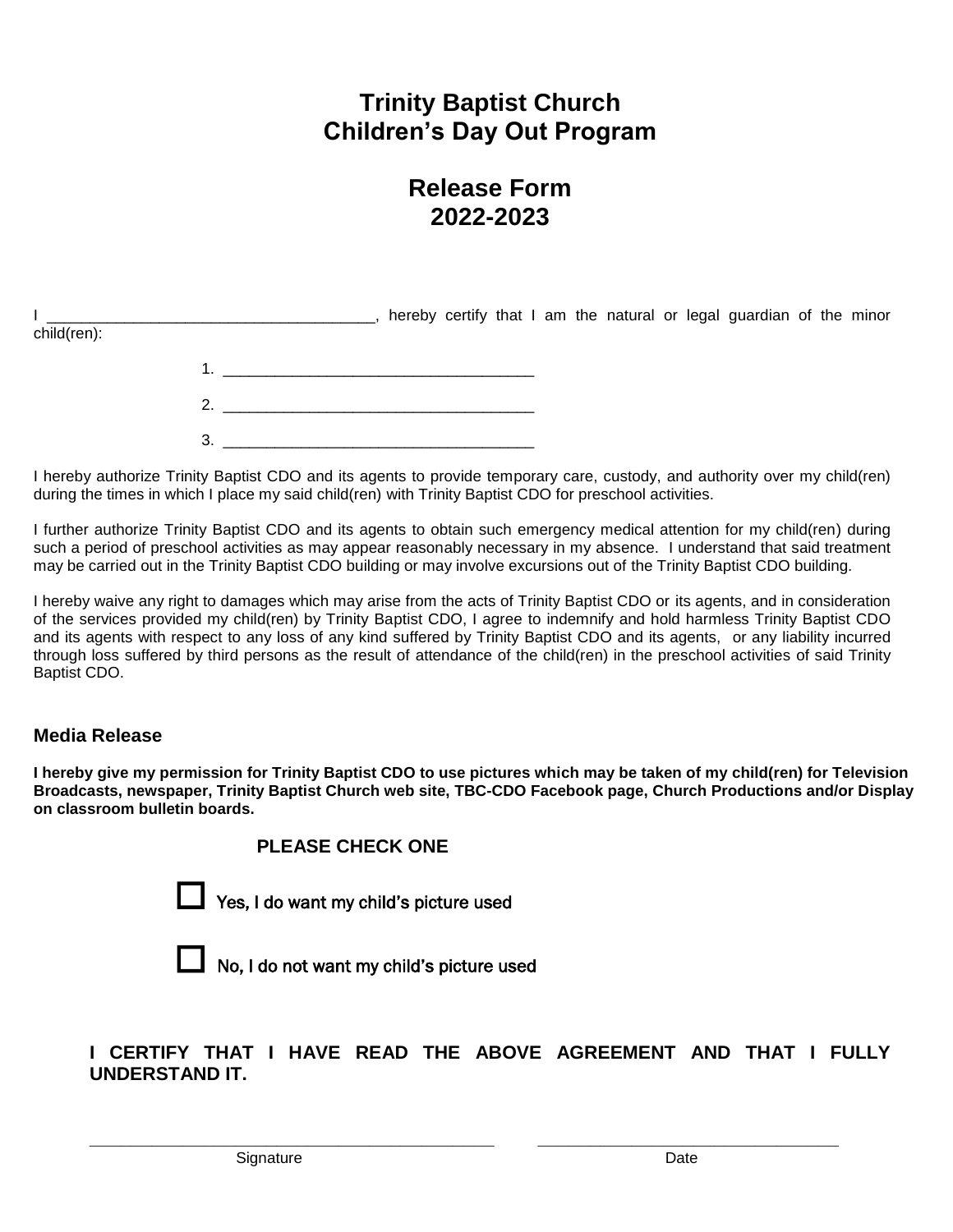

Trinity Baptist Church C.D.O.

# **CDO Registration Parents Information**

"For you created my inmost being; you knit me together in my mother's womb. I praise you because I am fearfully and wonderfully made; all your works are wonderful,

I know that full well."

Psalm 139:13-14

Trinity Baptist Church 800 Jackson Rd. Kerrville, TX 78028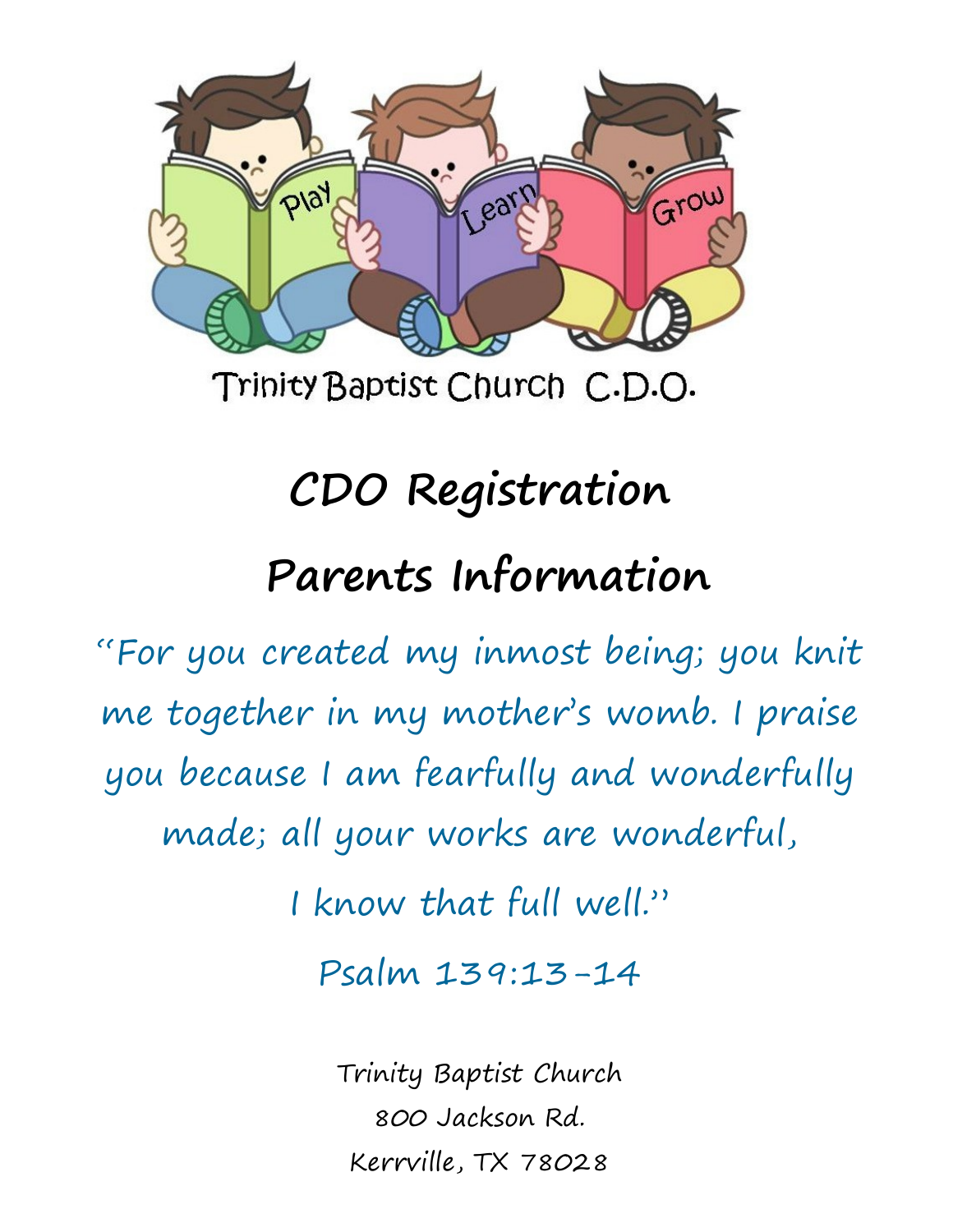# **Parent Information Packet**

#### **Mission Statement**

The primary purpose of the Trinity Baptist Church's Children's Day Out is to support the mission of the church in the area of discipleship and outreach to families. TBC's CDO provides meaningful group learning experiences for preschoolers while their care-givers engage in other activities. This ministry seeks to develop each child spiritually, mentally, emotionally and physically. The CDO ministry is an arm of TBC's Children's Ministry providing a ministry for parents who want their children to have Christian education and care. The CDO acts in conjunction with and is one part of the Children's Ministry.

The Trinity Baptist Church Children's Ministry Team is consulted about standards and other matters pertaining to CDO. These standards can be subject to change. We reserve the right to determine if our program meets the needs of each child at their particular stage of development.

#### **Children's Day Out Team**

The Minister of Children oversees this ministry. The CDO Coordinator and Teachers are funded by the CDO program. Teachers are interviewed, screened, and hired by the Minister of Children and CDO Coordinator. A criminal background check is performed on each employee before they are hired.

#### **Enrollment and Registration**

In order to enroll in CDO, parents must complete an enrollment packet that includes the following items: registration card, health card/shot records, release form, behavior policy, and parent contract. There is a minimum age requirement of 3 months. A non refundable supply fee will be due at the time of registration. **All these items must be turned in at the time of registration in order to hold your child's spot.** If a spot in CDO is not available at the time of registration, the child will be placed on the **waiting list**. A completed registration packet must be turned in to the CDO office in order to be placed on the waiting list. No fees will be due until the child is guaranteed a permanent spot in the program.

TBC CDO is open to anyone in the community who is interested in Christian education and care for their preschool children. TBC members and current CDO students & their siblings are given first priority at registration. Waiting list members register second. Registration is then open to the public.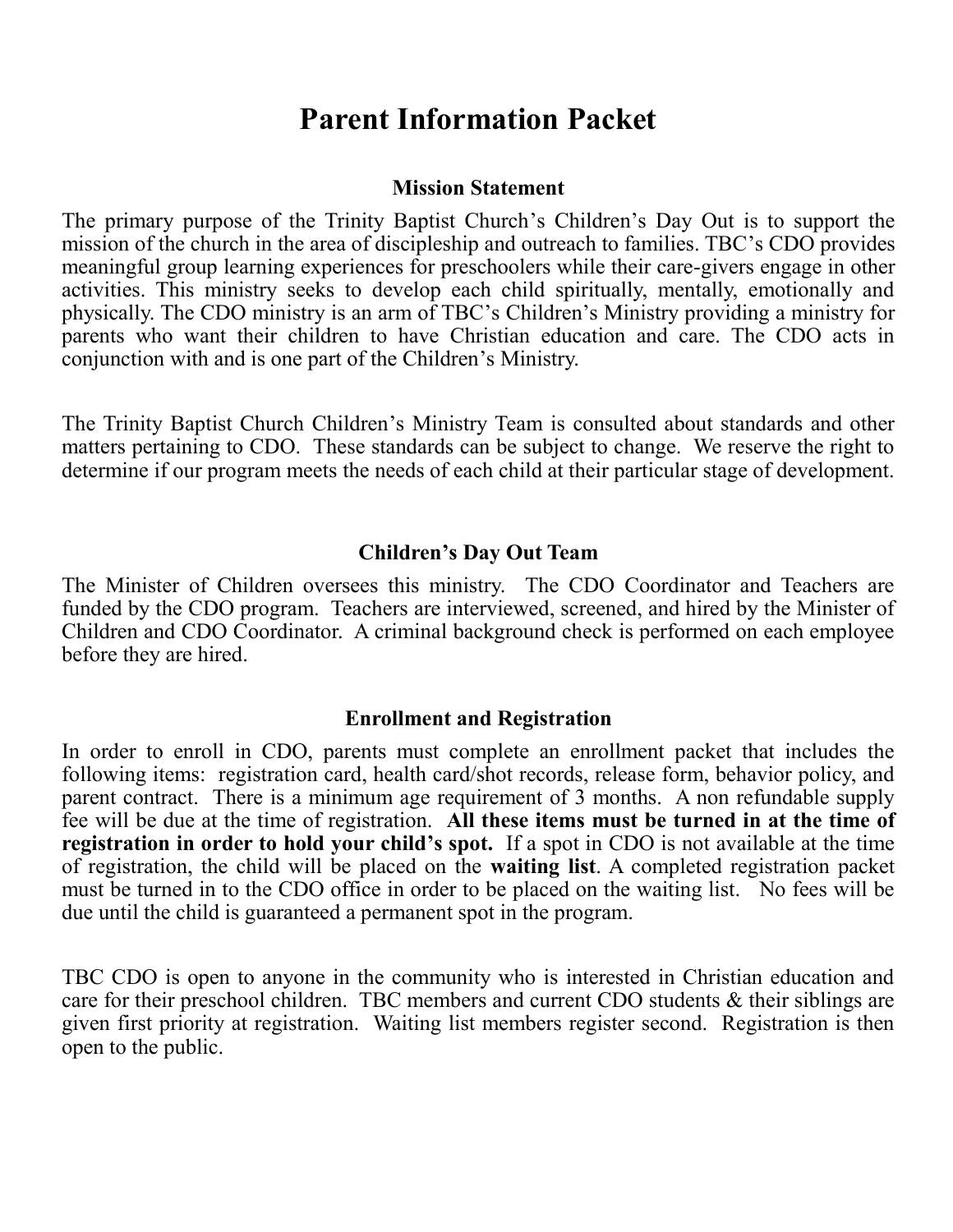#### **Fees**

All fees are subject to adjustment annually. However, increases are implemented only as required by operating costs. Children's Day Out desires to make this ministry as economically available as possible to our community.

**Tuition:** Each child will pay a monthly tuition rate according to the chart below. Tuition money paid by each family is used to pay teacher salaries each month. The tuition rate for each month does not change unless we begin the last weeks of August. Each month has an average of 8 CDO days. Tuition is based on this number. **All enrollees must pay tuition each month, regardless of attendance, in order to hold a permanent spot in the program.** Tuition will not be refunded for absences. Envelopes are provided in the church office and must be completed with all payment information. Cash payments must be made in the exact amount as we do not have cash on hand to make change. If you need a receipt please ask for the Assistant of Business Administration or Minister of Business Administration.

1 st child - \$175.00 per month

Additional child - \$150.00 per month

#### **Tuition payments are due by the 10th of each month.**

If there is any difficulty in meeting this deadline, please speak with the CDO Coordinator or Minister of Children and Families in order to make alternate arrangements.

#### **Late Fees:**

If tuition is not received by the  $10<sup>th</sup>$  of the month, a late fee of \$5.00 will be added to the account. If tuition is not received by the  $20<sup>th</sup>$  of the month, an additional late fee of \$10.00 will be added to the account.

#### **NSF Charge:**

In the unlikely event that a check is rejected by the bank for non-sufficient funds, you will be contacted to make the payment again. Should this occur a second time, the account will be placed on a "cash only" basis for the remainder of the year.

#### **Scholarships:**

Occasionally, TBC CDO ministry can provide a needed partial scholarship to families temporarily going through a challenging time. See the coordinator for more information. Scholarship money is awarded at the discretion of TBC's Ministerial Team. All arrangements are confidential. Scholarships are awarded on a temporary basis only, and are not intended to fund an entire year.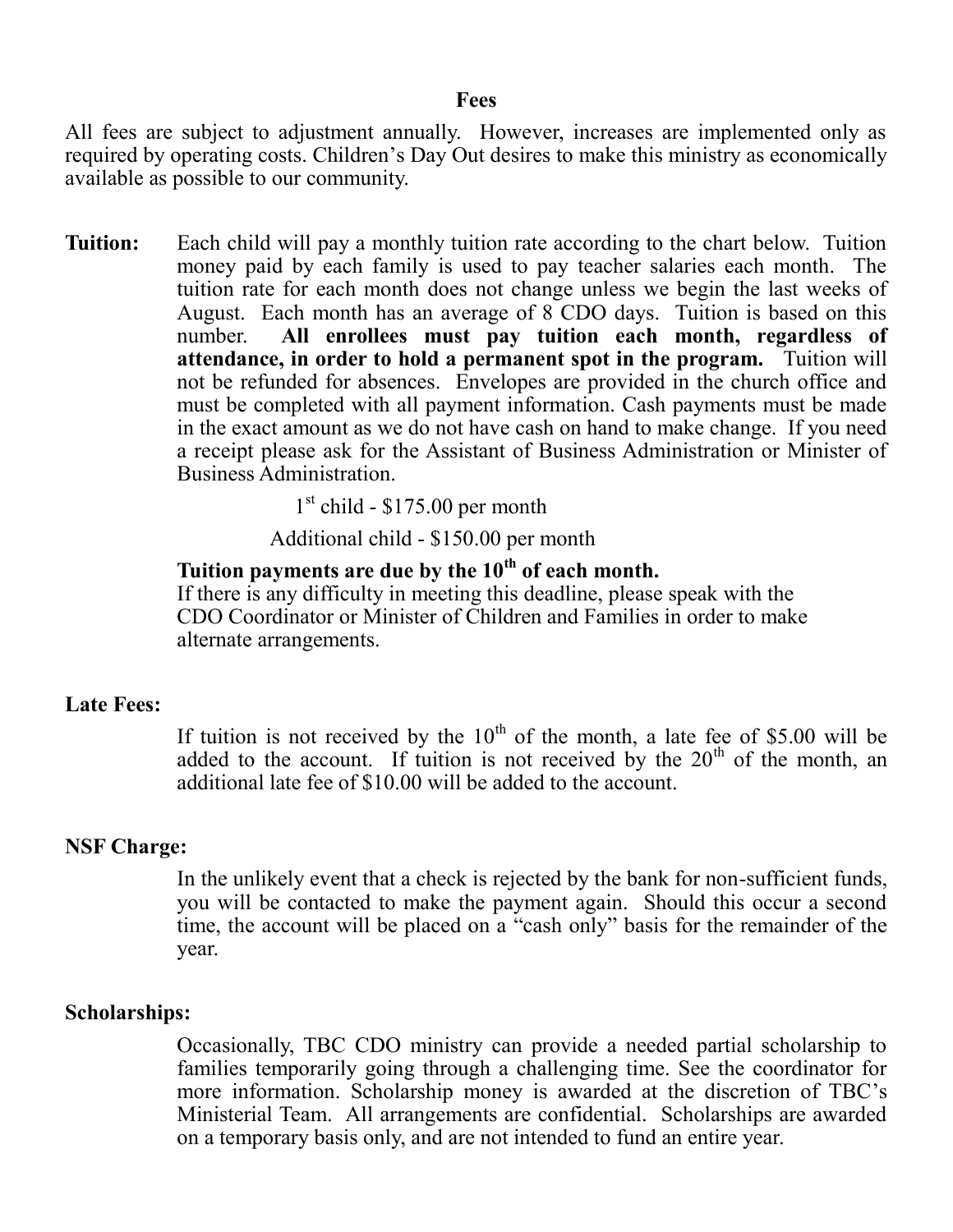#### **Supply Fee:**

The supply fee for each child enrolling in Children's Day Out is \$50.00. This money is due at the time of registration in order to hold your child's spot. Supply fee money is divided between classrooms so that teachers can purchase materials for various activities. It is also used to buy new equipment for the program. **Supply fees are non-refundable.**

#### **Drop-Ins:**

If space is available, families can contact the Coordinator to see if space is available on the day you would like your child to drop in. The drop-in rate is \$25.00 per day.

#### **Security:**

Our preschool area is protected by locked security doors. TBC-CDO staff will be out front to open doors for drop off between 9:00-9:15 am and pick up from 1:50-2:10 pm. If you need access to your child's room other than these times, please come to the CDO office, or main Church office if the CDO office is not available.

#### **Signing In/Out:**

Daily sign in/out sheets are in your child's classroom. If you need to check your child out early you will need to sign the child out on a sign in/out form at the CDO office. If you are bringing a child to school after 9:15 and activities have begun, please follow the same procedure and go to the CDO office for check in.

#### **Child/Teacher Ratios**

Trinity Baptist Church's CDO program strives to have appropriate teacher to student ratio based on age and square footage. We provide as many classes as possible at each age level in order to meet the needs of as many families as we can. There will be at least two teachers in each class in order to meet the needs of each child most effectively. **Pre-K students must be potty trained by the first day of school.** We strongly encourage children going into the 3 Year Old class to be potty trained.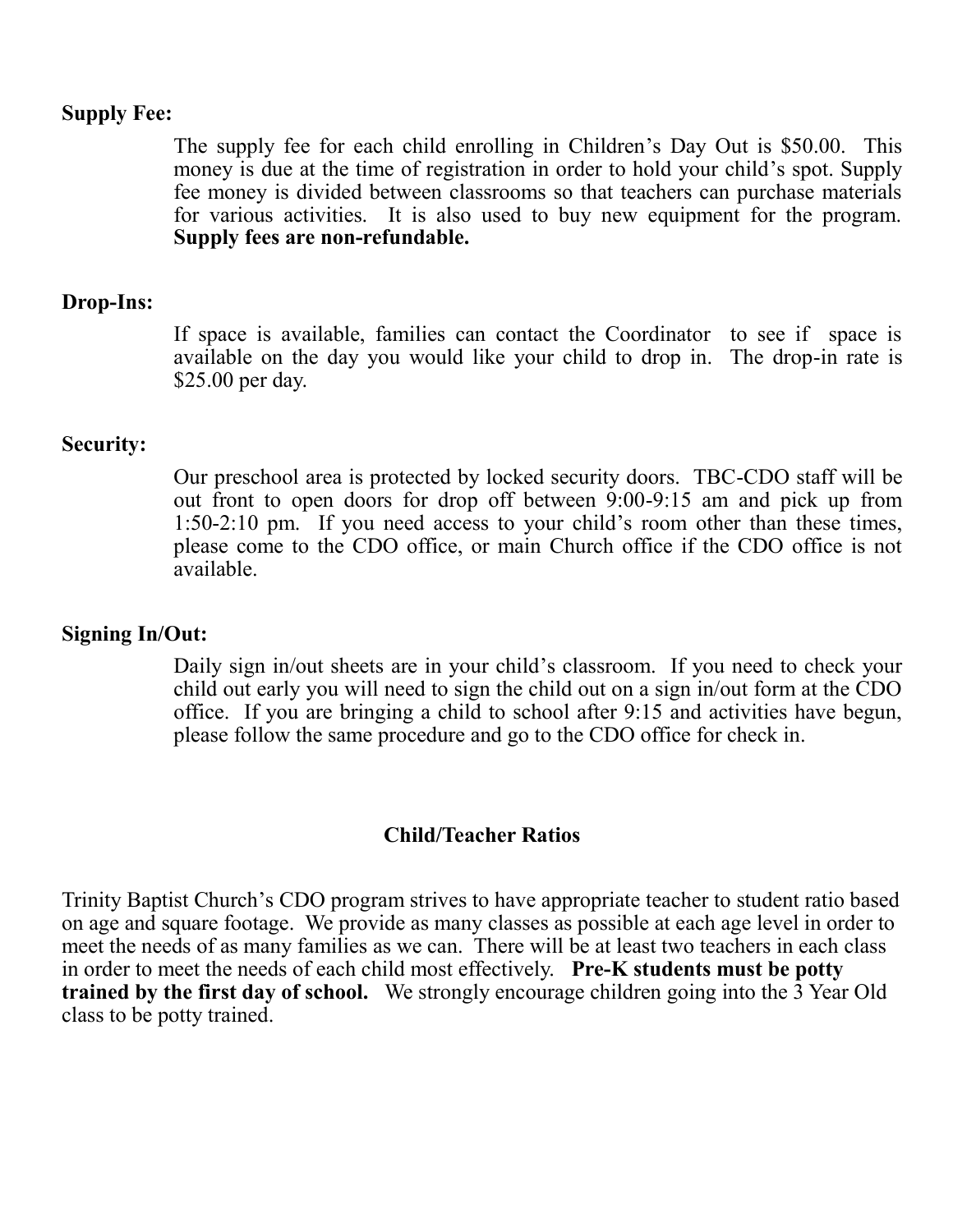#### **Illness and Medications**

For the protection of all children enrolled in CDO, please do not bring your child when they are ill, or appear to be ill. Please do not bring your child to CDO when any of the following exist:

Fever (must be fever-free for 24 hours before they can return)

Vomiting or diarrhea (must be symptom-free for 24 clock hours)

Symptoms of scarlet fever, German measles, mumps, or chicken pox

Sore throat or cough

Common cold (green or yellow runny nose)

Croup

Unexplained rash

Skin infection, such as boils, ringworm, and impetigo

Pink eye, or other eye infections

A child who appears to be ill will not be allowed to attend CDO on that day. If any of the above symptoms become apparent while the child is attending CDO, the parents will be called to come pick up the child. Children who have been sick and are on an antibiotic must be on the antibiotic for 24 hours before returning to CDO.

Even if a child has been determined to be non-contagious by a doctor, please do not bring him/her to CDO if:

-the illness prevents them from participating comfortably in activities

-he/she is not acting like he normally does (lethargic, cranky, etc.)

-the child requires a greater need for care than CDO staff can provide without compromising the health, safety, or supervision of the other children

**No medications will be administered to any child attending CDO.** If your child contracts an infectious disease following a CDO visit, please notify the coordinator so that parents of the other children can be notified of possible exposure.

#### **Allergies**

We sometimes have children enrolled in our program who have severe allergic reactions to certain foods. Exposure to these foods could turn into a life & death situation. If one of these children is enrolled in your child's class you will be asked not to send those foods on Tuesdays & Thursdays. Due to the number of children we have enrolled in CDO who have allergies to peanuts and peanut products, **the entire school will be peanut free for the 2020-2021 school year**. Any peanut products sent inadvertently will be removed from the classroom or discarded and we will call to ask you to send an alternate lunch for your child.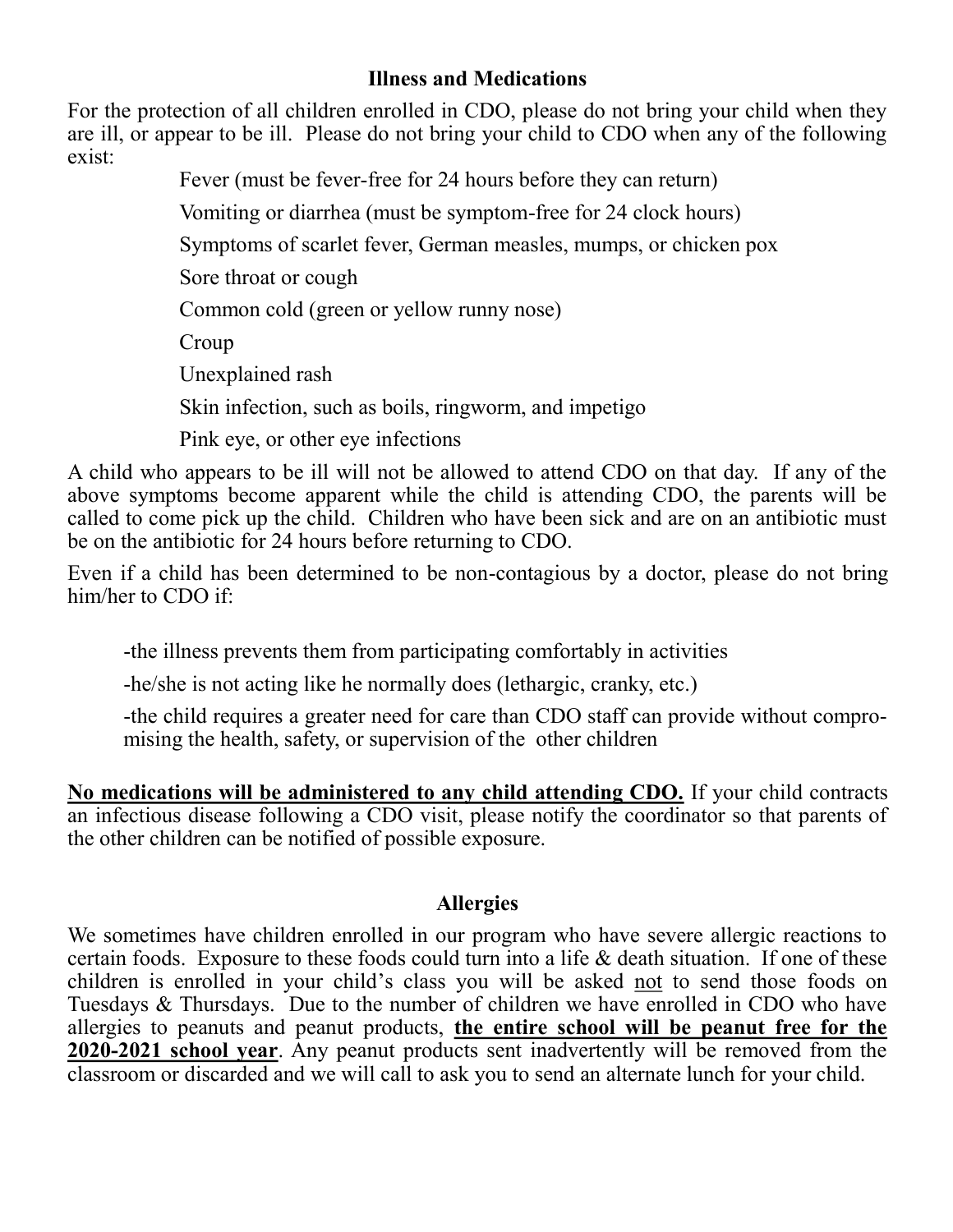#### **Daily Routine**

**Dates:** Children's Day Out begins the week **after** KISD classes start and is in session each Tuesday and Thursday throughout the school year. Any holidays taken by KISD are also taken by CDO (Christmas, Thanksgiving, Spring Break, etc.). Children's Day Out will close for the school year one week before KISD closes for the summer. If KISD is closed due to bad weather**,** CDO will also be closed. If KISD has a delayed opening due to bad weather, CDO will be closed that day.

#### **Receiving and Dismissing:**

Children are welcome in their classrooms beginning at **9:00**. Our teachers need time to adequately plan and prepare for the day. When you drop off your child, please say goodbye to him/her at the door. Please do not enter your child's classroom unless invited by the teacher.

When picking up your child, please allow the teacher to call him/her to the door to be dismissed. Pick up time is 2:00. Any children remaining in their classrooms at 2:10 will be brought to the coordinator at the front desk. A late fee of \$1.00 per minute will be assessed, beginning at 2:10, for any child remaining after that time. The late fee will be added to your account. The Children's Day Out clock is located behind the front desk and will be considered the official time.

- **Lunch:** Your child will need to bring a lunch to CDO each day. Please send finger foods only, such as sandwiches, meat sticks, Lunchables, cheese, crackers, etc. We are unable to heat lunches. Please send a drink for your child such as a juice bag/box or sippie cups. Babies will be fed their regular baby food until they are ready for finger foods. Please make sure that you send bowls, spoons, bibs, or any other items your child will need at lunchtime. **Remember, no peanut products.**
- **Snack:** Children ages one through Pre-K will be asked to bring a snack for the entire class on a rotating basis. A schedule and snack suggestions will be provided by your child's teacher. Please send new, previously unopened boxes or containers when your child brings snack. Some teachers may suggest that you send a drink for your child each day to go with her/his snack. **Remember, no peanut products.**